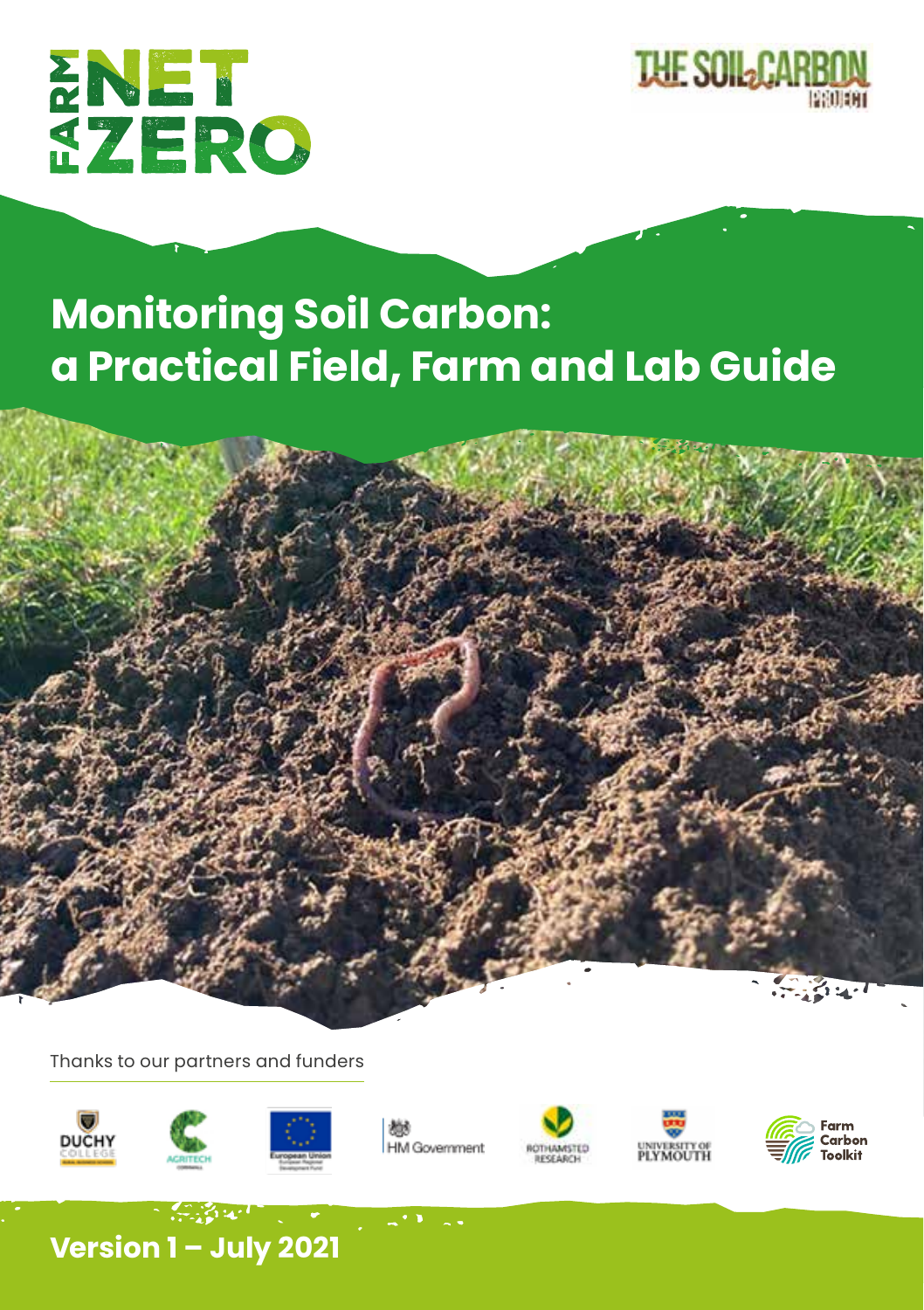### **1. Introduction and aims**

This guide was produced as part of the Soil Carbon project and was written as a collaboration between Duchy College, Plymouth University, Rothamsted Research and the Farm Carbon Toolkit. The work was supported through the Agri-tech Cornwall & the Isles of Scilly Project, an £11.8m project to increase Research Development and Innovation in the Agri-tech sector across Cornwall and the Isles of Scilly. Running to December 2021, it is part-funded by the European Regional Development Fund, Cornwall Council and the Council for the Isles of Scilly (award number: 05R16P00366). For more information, please see **[www.agritechcornwall.co.uk](http://www.agritechcornwall.co.uk)**.

This guide lists and answers key questions for robust on-farm field monitoring of soil carbon and associated indicators of soil health. This guide will be relevant to farmers seeking to measure and understand their soil carbon stocks - as well as landowners, advisors and researchers supporting them. Supply chains and organisations seeking to reward farmers for improving soil carbon stocks will also find this guide helpful, however it does not act as a standard or protocol. The guide will be accompanied with detailed supplementary materials stemming from the ERDF Agri-Tech Cornwall funded "Soil Carbon Project"(2018 to 2021).

The Soil Carbon Project worked with farmers and growers across the UK to refine soil sampling methodologies, and develop farm-level information on the best practices that will create a system where soil carbon sequestration plays a key part in climate change mitigation efforts.

The research team is immensely grateful to the 85 farmers who engaged in the project.

The guide consists of answers to the following core questions:

- **1.** When to conduct your soil carbon sampling?
- **2.** What fields to select on your farm?
- **3.** How to sample within those fields?
- **4.** At what depths should samples be taken?
- **5.** How often should you repeat your sampling?
- **6.** How to collect and prepare your samples?
- **7.** What are the options for the lab analyses?
- **8.** What are the main soil health indicators that should be monitored?
- **9.** What are the outputs and benefits?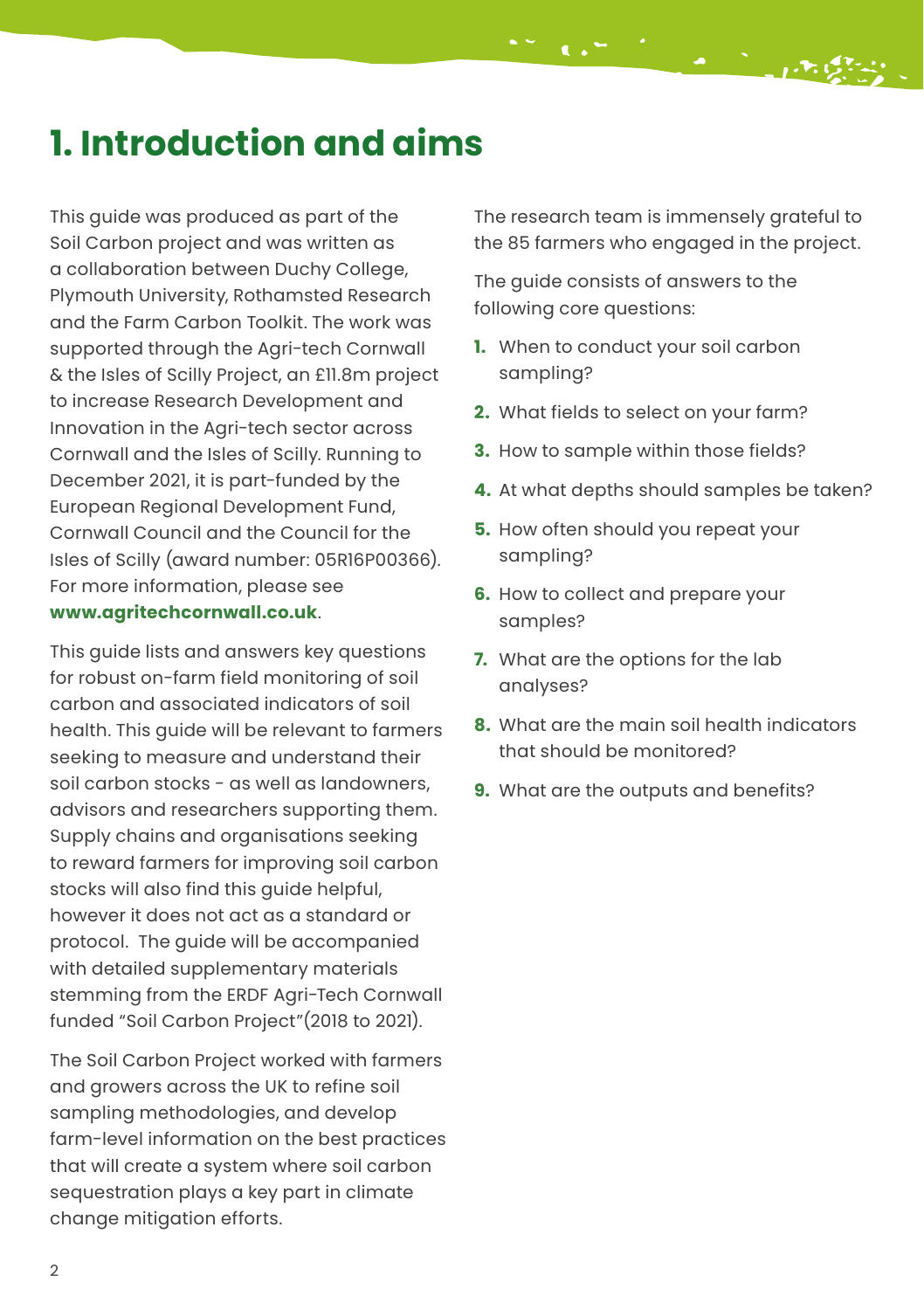## **2. Timing**

#### **When is the best time of the year to take soil samples?**

It is usually best to sample in spring or autumn. This is when the soil is easiest to dig into. It is also a time when soil health indicators, such as worms are most active, so it is easier to count them. However, what is more important than the "best season" is that sampling is consistent for your farm, so if you sample after harvest and before sowing in your first year of monitoring, then keep doing so. There is no best time of day to sample.

#### **Are there any field conditions which preclude soil sampling?**

It is important to avoid taking soil samples after a field has been recently disturbed through cultivation. Leave at least three months after ploughing to allow the soil to settle. Fields that have recently had manure or slurry applied to them should also be left because the manure skews the organic matter content of the sample.

#### **Are there any weather or soil conditions (dry / wet / frozen) to consider?**

As long as the soil auger can be put into the ground then technically a soil sample can be taken. However, there are conditions that make the sampling process harder and also factors that will influence the results of other soil health assessments. Drought makes it harder to take a soil sample, it also reduces worm activity with most worms going into dormancy at greater depths to conserve moisture. Very wet fields should also be avoided because it can be difficult to complete infiltration assessments if required. It is not recommended to sample fields that are flooded or underwater. Frozen soil can still be sampled, but infiltration measurements will be more difficult to conduct.

It is recommended to record the field conditions (e.g. dry/wet) when you take a soil sample as any changes in soil results may be explained by changes in the field conditions.

## **"There is no best time of day to sample."**

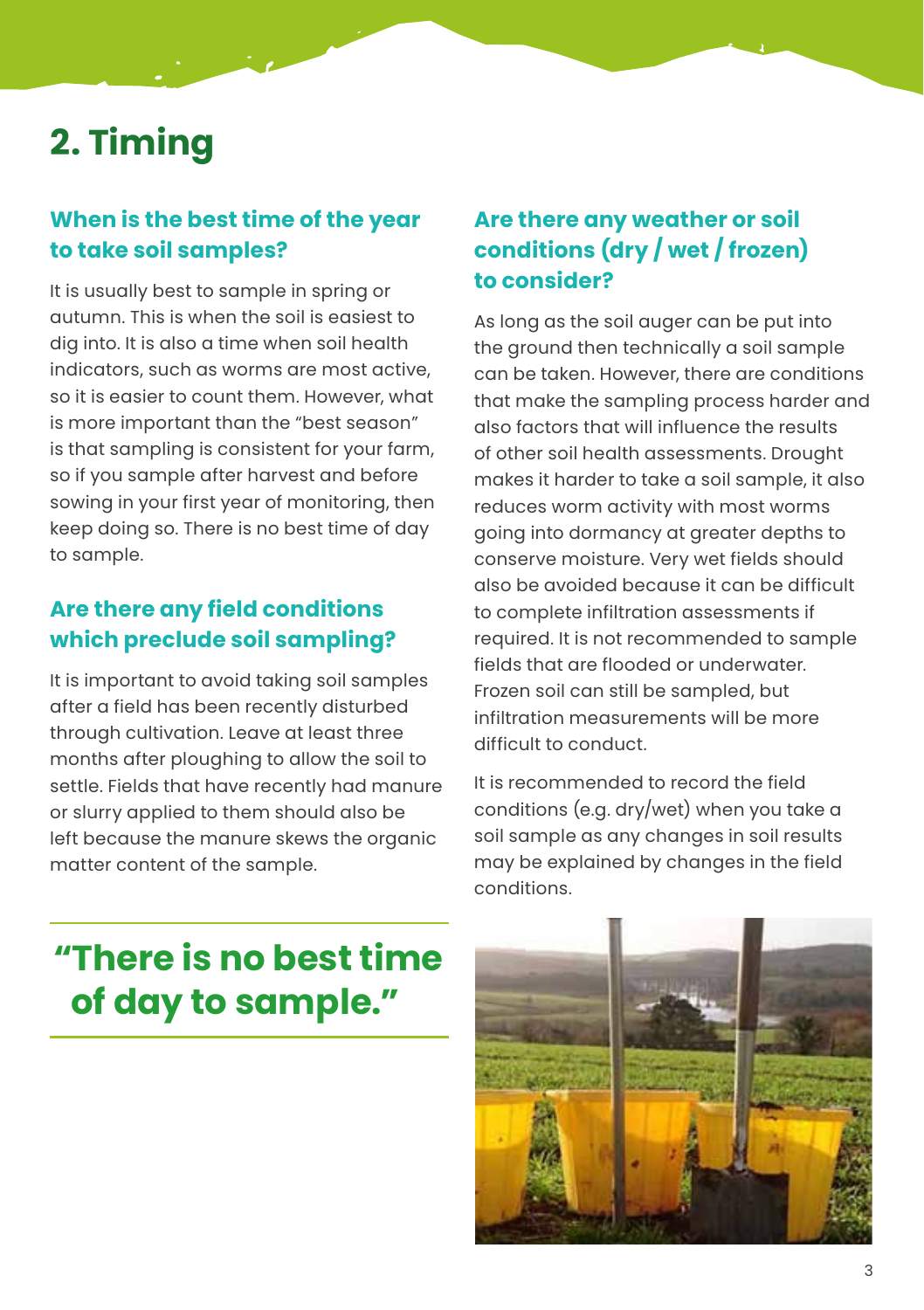## **3. Field Selection**

#### **How many fields do I have to sample?**

In an ideal situation, it is good to test all fields on your farm but given resources it is usually best to be selective. Firstly, try to choose fields that best represent the current and historical land use and the management on your farm (e.g. fields at different stages of a crop rotation; fields reflecting different plough/reseeding intervals; fields which are cropped and those grazed by livestock).

Secondly, at the same time try to base your field selection on any knowledge of underlying soil textures or soil type, capturing all textures across your farm. Project analysis indicates that texture is a much more sensitive indicator of organic carbon than soil type based upon detailed or related Cranfield soil descriptors.

Soil carbon monitoring that captures these two core field characteristics should give an efficient and sufficient understanding of the whole farm soil carbon status without having to test every field. Thus, farms with diverse management and soil textures will require proportionally more fields to be sampled than more uniform farms.

#### **Why is there a difference in soil carbon under different land use and management?**

There are various factors that influence soil carbon stocks, such as soil type and climate. However, one of most significant influences relates to how long a soil has had perennial cover; the less it is tilled (disturbed), the more organic carbon it will store. In general, grassland fields are higher in soil carbon than arable fields. However, field management is also a key factor that needs to be taken into consideration. It is important to ensure that you are testing soils / fields that represent the different cropping and management regimes that are present on-farm.

#### **Why does soil carbon depend on soil texture?**

Soil texture plays a very important role in determining the amount of carbon that can be sequestered in soil: the more clay the better. Sandy soils are particularly poor at accumulating carbon. Thus, it is important to base sampling decisions on good knowledge of the soil textures on your farm so that you can assess representative samples.

Further details for all of this section are given in the Supplementary Materials, including other potential drivers of soil carbon variation not yet fully understood, so at present do not form part of these recommendations.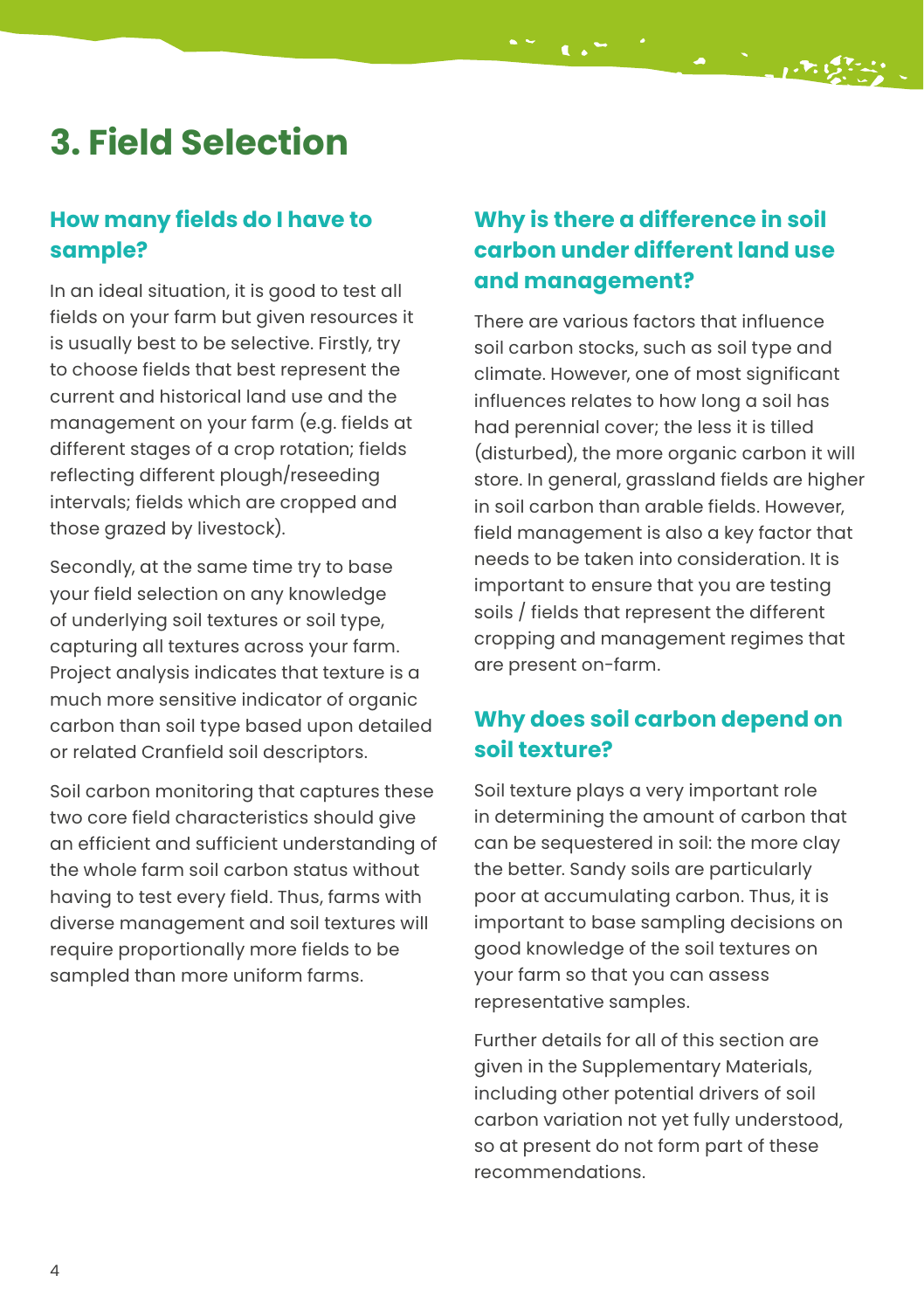## **4. Within-field sampling**

#### **Where in the field should I take the soil sample?**

The results that you get back from soil sampling will only be as good as the sample that is submitted. As such, it is important to try and take a sample which is based on the best decisions and as representative as possible. It is important to avoid sampling in high traffic areas around gateways, troughs, and ring feeders where the soil is disturbed. These areas are likely to provide unusually high or unusually low soil carbon values making final soil carbon field averages grossly over- or under-estimated.

Once these areas have been identified, a sampling pattern should be chosen that traverses as much of the remainder of the field as possible covering all likely sources of soil carbon variation.

This sampling pattern can be done as a linear transect, a "W" configuration or a gridded /snake formulation, where a more robust estimate of soil carbon is likely moving from a transect to a grid.



It is not necessary to traverse a field, say with a transect, across its longest dimension – the key is traversing all likely sources of soil carbon variability and for transects, it may be the field's shortest dimension. Sampling difficulties arise when the field has clear management zones and / or different soil types / textures. In these instances, the field should be sampled in a zonal (stratified) manner with representative samples of each management zone and / or soil type / texture.

If accuracy and precision are important and the sampling is to be repeated in future years, then it's important to GPS log the sample points across the field. This allows the same sample points to be revisited in subsequent years. Revisiting these points avoids any variation in soil carbon across the field affecting the results and allows you to be confident that you are monitoring change over time.

**"It is important to take the best quality sample that you can, that represents the field and soil conditions."**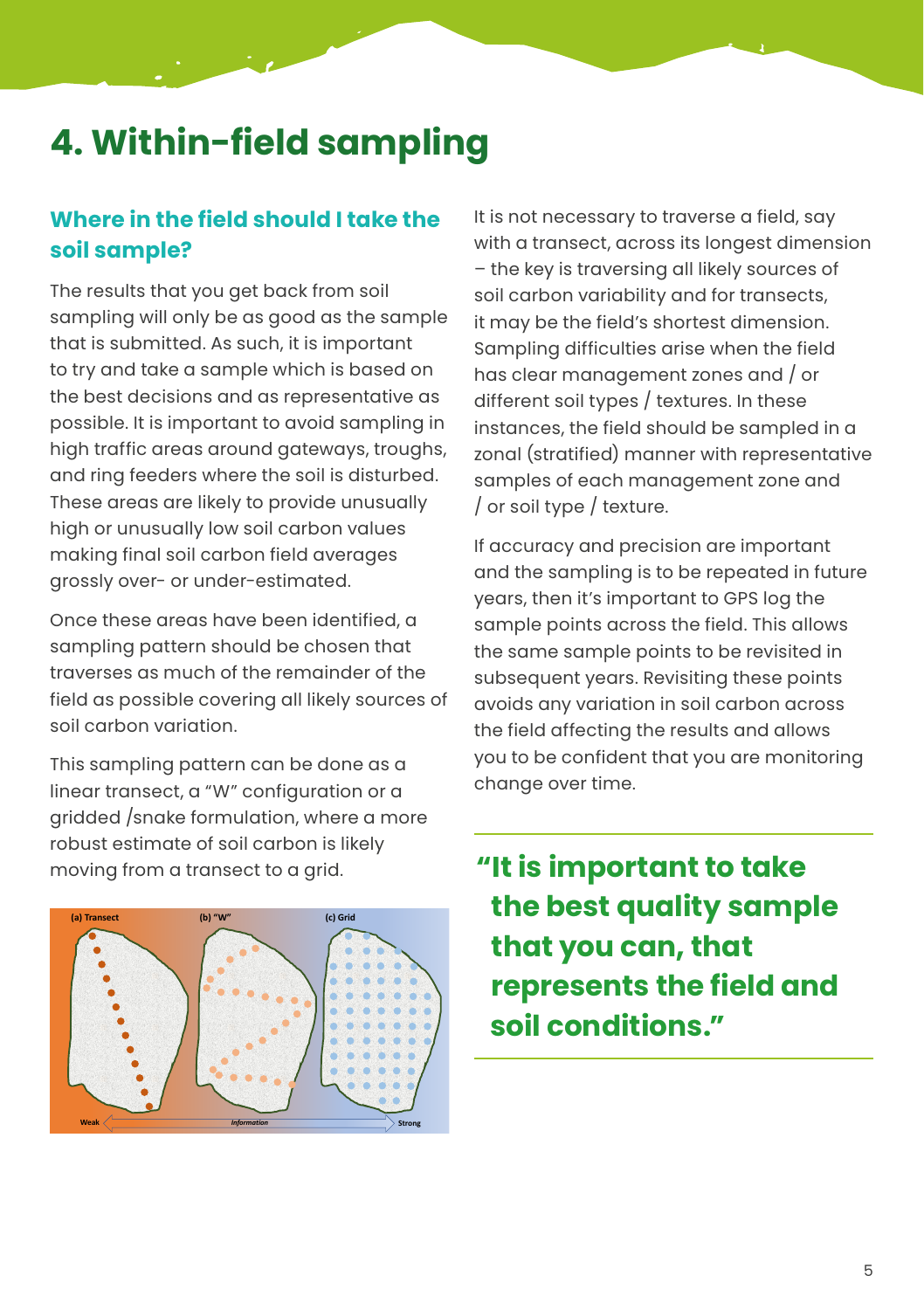#### **How many soil samples should I take?**

One sample point is not sufficient for a field estimate of soil carbon. At a bare minimum, 5 sample points are recommended, but preferably 15 points should suffice. Much depends on the perceived complexity of your field (e.g. with respect to management, soil type etc.), where more than 15 points may be required. As indicated above, when a field has clearly different management and / or soil zones, a zonal approach should be followed. For example, to have representative samples in a field of say, 4 clear zones, requires taking 5 to 15 samples in each zone - so 20 to 60 samples in total.

Clearly, 60 samples may be too costly, so in this instance, 20 samples (5 samples in each zone) would be considered the bare minimum for this field. Observe that although larger fields may require more samples than smaller fields, this does depend on the field's complexity (in terms of the number of zones). For example, a 50 ha field with a single management / soil type will commonly require less sampling than a 25 ha field of multiple management / soil types.

Taking more than 15 samples (in a field or zone) will improve the accuracy and precision of your estimate of soil carbon but only up to a point at which diminishing returns sets in. Accuracy, precision and sample size will need to be considered in the context of associated time and laboratory analysis costs. In some circumstances, it is prohibitively costly to take as much as 5 samples, especially when a field contains 5

or more zones. In these instances, 4 samples per zone is recommended, but no fewer.

#### **Is it better to keep soil samples separate or to aggregate across the field or field zone?**

Aggregation (bulking) is fine provided the above procedures are adhered to, where the clear upside to aggregation is reducing laboratory analysis costs. In general, a soil carbon value obtained from an aggregated sample is the same as that found by taking the average from unaggregated samples (5 to 15 of them). Aggregation should be performed on a field or zonal basis and never across zones.

The downside to aggregation is that the inherent variability in soil carbon is lost and only estimates of field averages can be determined. Two fields (or field zones) with the same soil carbon estimate (average) may well have very different levels of soil carbon variability and thus would need different (not the same) management, which would not be picked up if only aggregation were used. Thus aggregation tends to be of little worth, if precision farming is the aim.

Further details for all this section are given in the Supplementary Materials.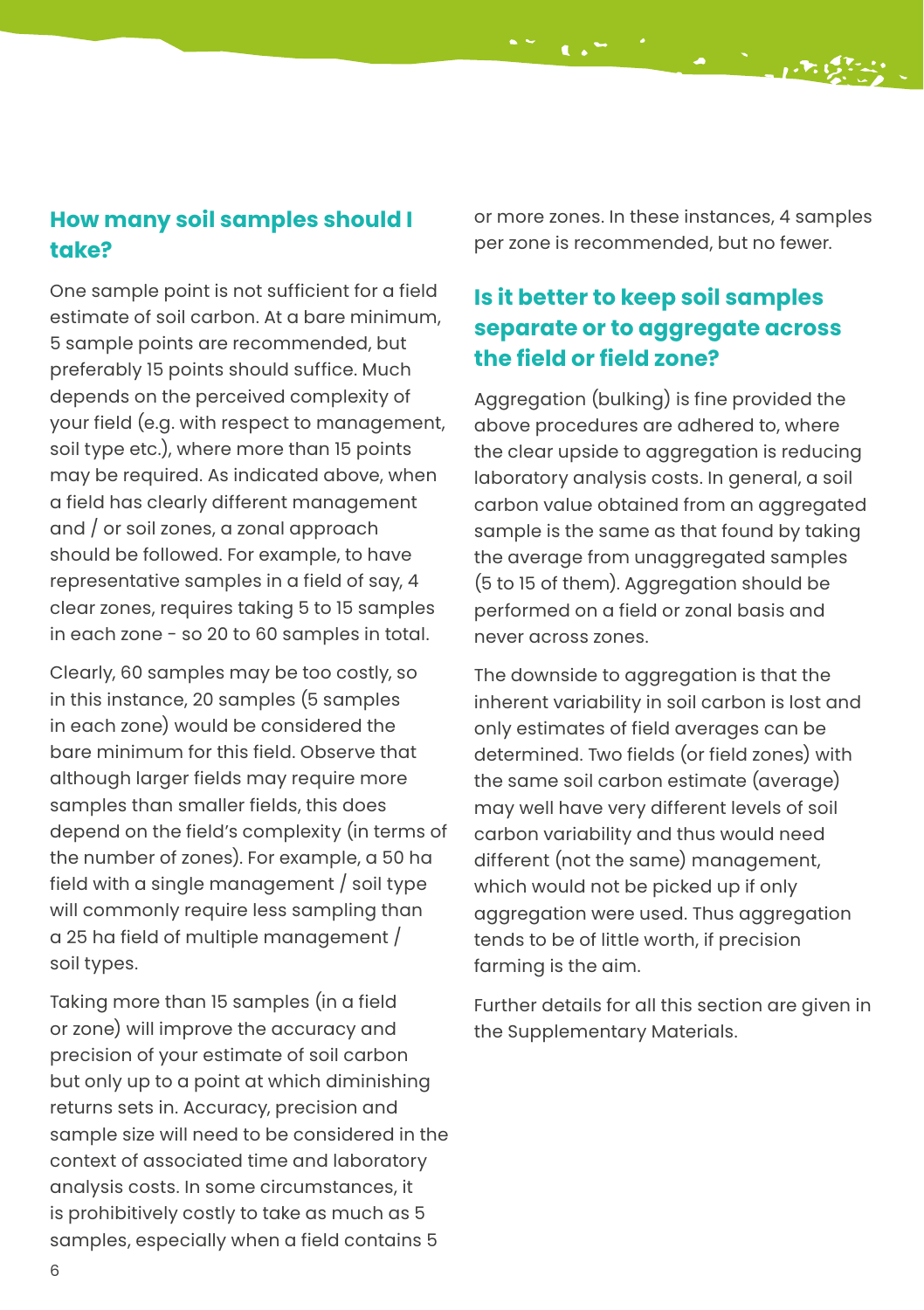### **5. Sampling at different depths**

#### **At what depth should I take the soil sample?**

For measuring nutrient levels and pH, the typical within-field sampling only occurs at a 0-10/20cm depth. However when analysing soils for organic matter and carbon, it is best to sample to 30cm deep. This allows you to assess the carbon that is held at depth (and is therefore less likely to be released, as it is more stable), and the amount of carbon at the surface (which may fluctuate more due to carbon cycling). In general, samples taken at 0-10cm, 10- 30cm and 30-50cm are appropriate. For carbon credit schemes, it is important to research what sample depth is required, as deeper samples (potentially up to 1 metre) may be required. The amount of carbon held within the soil will be highest in the top soil and decrease as you go deeper into the soil profile.

Given within-field sampling will itself involve a trade-off between soil carbon estimation accuracy and sampling cost, further sampling at different depths needs to be considered in this context.

Often within research projects only a subset of the within-field samples are taken at different depths. For example, for a 15 point "W" sampling strategy that is bulked, 15 samples are collected for the top-soil and bulked, while only 5 samples are collected at middle depths and bulked and 5 samples are collected at the lower depths and bulked. However during the Soil Carbon Project, an equal number of samples have been taken at all three depths to assess the carbon stocks at different depths within the soil profiles.

#### **Is it better to keep soil depth samples separate or to aggregate?**

It is recommended that soil carbon field estimates are given at different depths, so aggregation down the soil core is not advised.

### **"When analysing soils for organic matter and carbon, it is best to sample up to 30cm deep."**

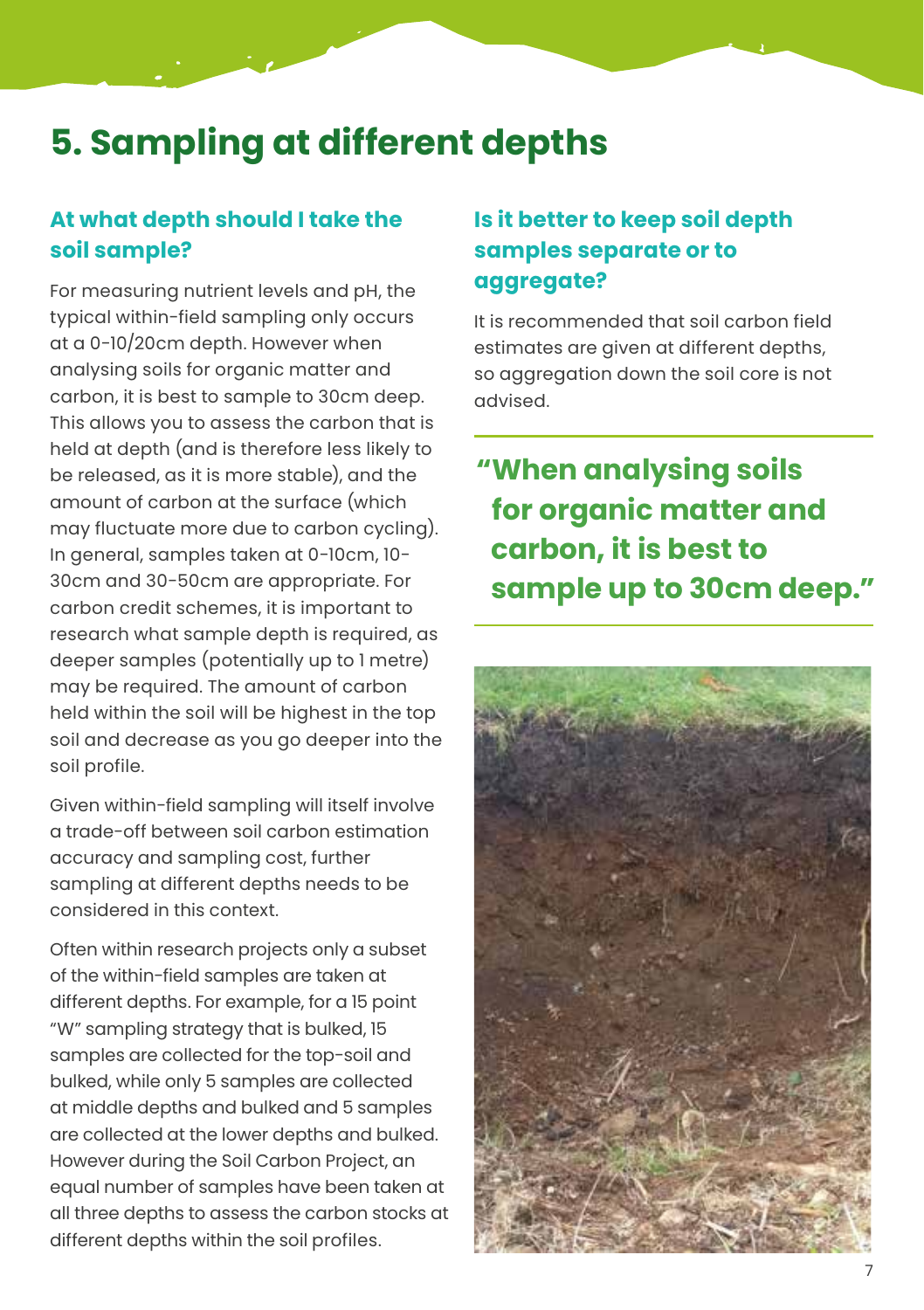# **6. Sampling frequency**

#### **How often should I test?**

To compare soil carbon results year on year, it is important to sample at the same time of year to minimise any seasonal variations. However, it can be useful to conduct soil health tests (e.g. worm counts) more frequently to get a more detailed understanding of the field's health. Although the soils have been analysed every year as part of this project, results on this time scale can be misleading as short term fluctuations can be misread as long term trends. Annual testing can therefore raise more questions than it answers, and may not provide much value for money when considering the cost of analysis. Recommendations from the Soil Carbon Project would be to assess soil carbon through analysis every 3-5 years depending on crop type and management.



#### **How should the sampling frequency differ depending on changes in land use?**

Disturbed soils (e.g. ploughed) will be associated with more rapid changes in soil carbon and soil sampling should be more frequent to reflect this. In contrast, soil under long-term pasture will be accumulating carbon only gradually and can be sampled less frequently. Since there is no mixing of the soil within the field, there is likely to be greater spatial variability in organic carbon and as a result, these fields may require sampling in zones.

**"Recommendations from the Soil Carbon Project would be to assess soil carbon through analysis every 3-5 years depending on crop type and management."**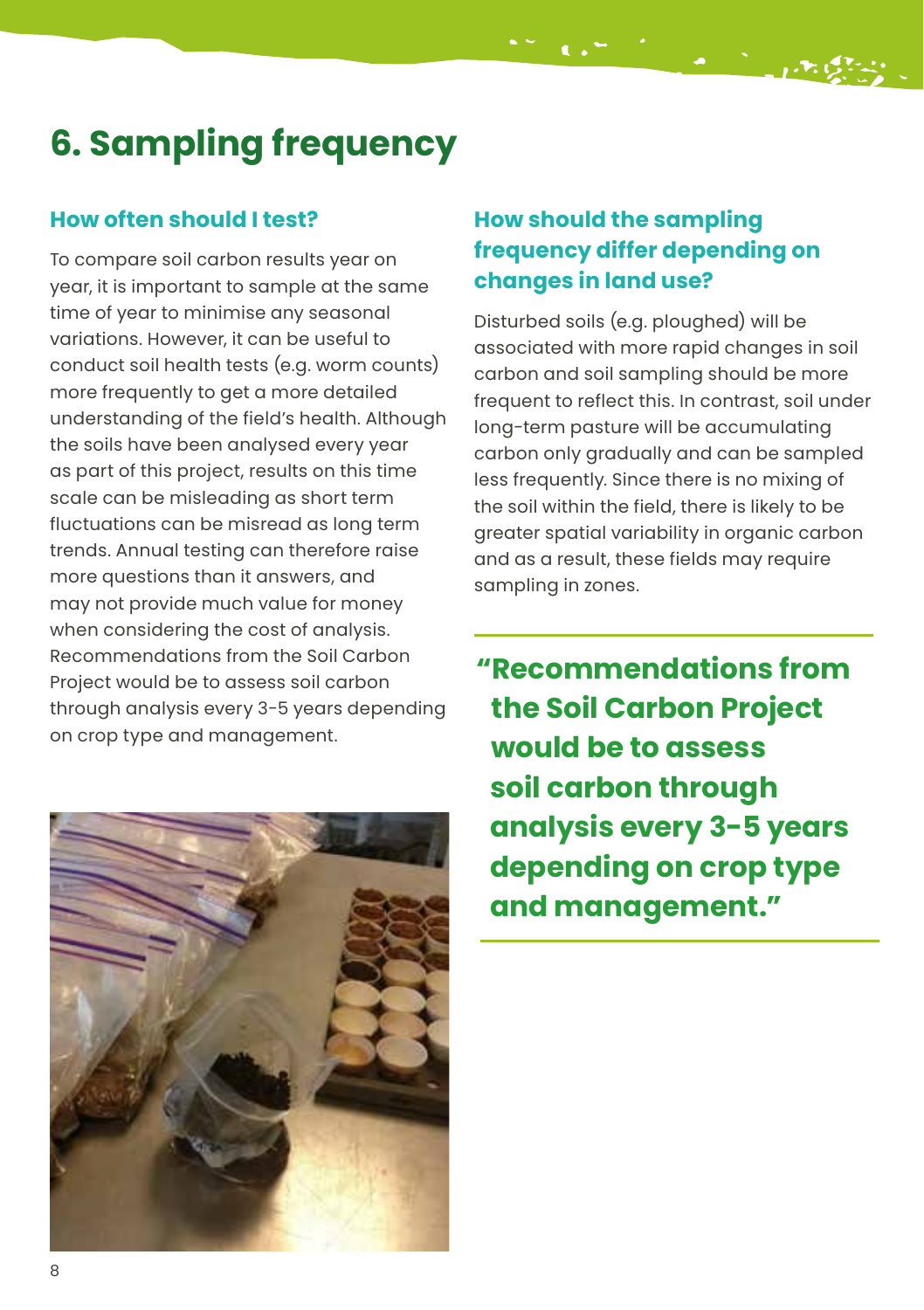### **7. Sample collection and preparation**

#### **What equipment do I need to take a good sample?**

The gold standard tool for completing soil sampling is a soil auger. This is useful for two reasons - firstly the narrow tip makes it easier to penetrate soils that are dry, or stony; secondly if you are planning on sampling at different depths, augers are usually marked with a depth meter which allows easier separation of the soil carbon samples. However not everyone has access to one of these and so digging a hole and removing soil by hand is acceptable as a starting point. It is recommended that for frequent analysis an auger is used. The benefit of digging holes using a spade, is that you get the chance to assess other aspects of soil health at the same time. Clean buckets for bulking soil and sandwich style plastic bags are also necessary to collect the samples. To take a more indepth look at soil health you will need the equipment shown in the photo below.



This includes a mallet and a cylinder with a known volume to take bulk density samples for use in the calculation of soil carbon budgets (see below). The equipment also includes water and a stopwatch for

infiltration measurements. A full explanation of these in-depth soil health measures is given below (section 9). Once a sample is collected, make sure any vegetation, roots and worms are removed by hand as these add organic matter that is not part of the soil.

If bulking, mix the sample thoroughly before bagging up to ensure any small part is representative of the field and/or the depth taken.

#### **Why is bulk density so important and how is it measured?**

Bulk density is a measure of the mass of soil in the field (calculated based on the weight of soil in a known volume). This is crucial for effectively measuring the quantity of carbon stored in the soil in tonnes per hectare.

To take a bulk density sample, dig a soil pit and within each depth that a soil sample is taken for analysis (i.e. 0-10cm, 10-30cm , 30- 50cm) insert an open-ended cylinder (such as an offcut of steel pipe). Using a mallet, fully knock the cylinder into the side of the soil pit at each depth and carefully remove this core and transfer all soil inside into a bag. The volume of the cylinder must be provided to the lab with the sample. This can be calculated from the internal diameter and length, either by you or by the lab.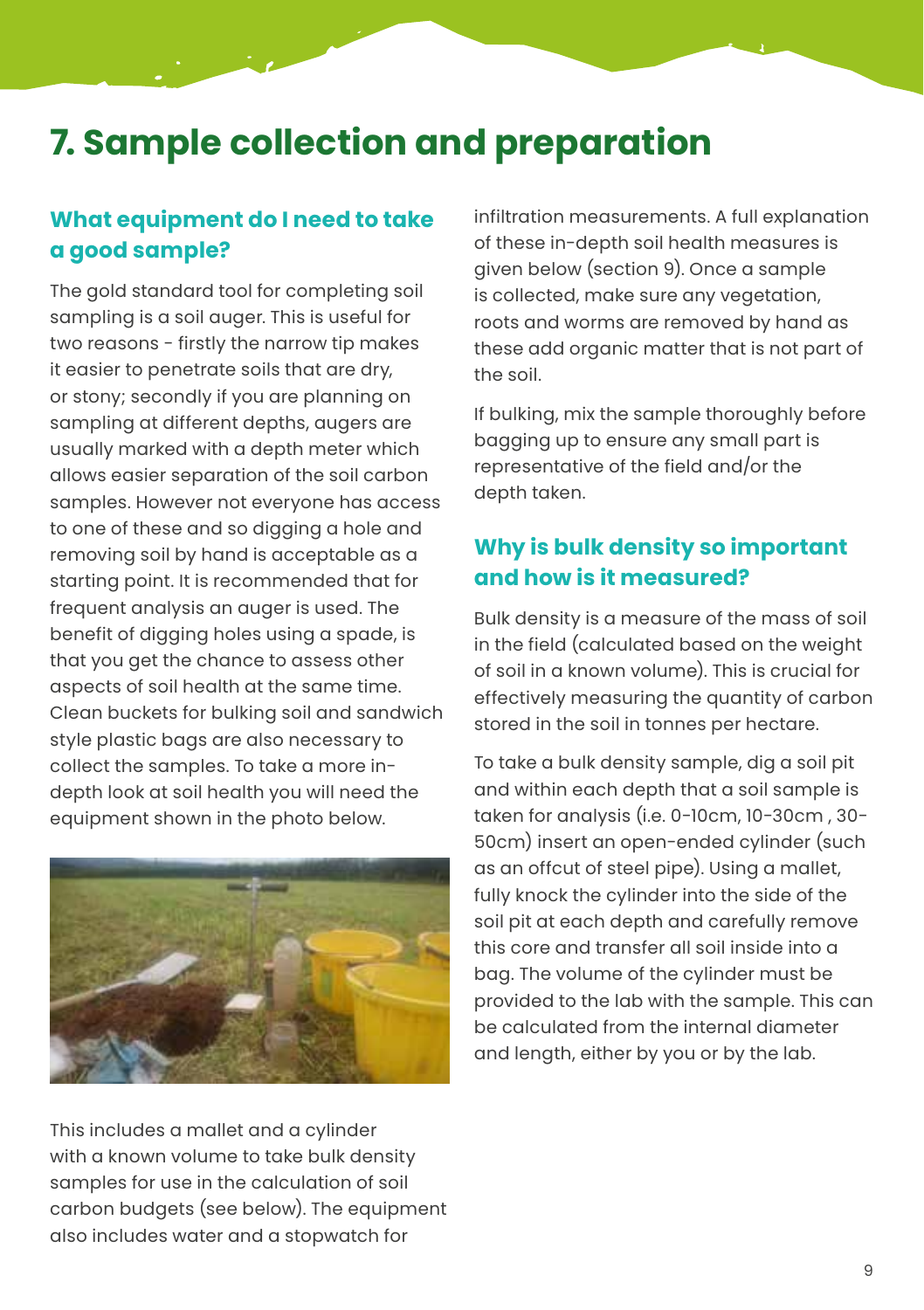#### **How quickly should the samples be sent off to the lab?**

The sooner the better. Within a few days is ideal and up to two weeks is acceptable as long as the soil samples are kept refrigerated. It is possible for the organic matter to break down over longer time periods in warmer temperatures so it is best to avoid the risk of this affecting the results.

#### **How much soil should I send?**

For the Loss on Ignition (LOI) method of estimating soil organic matter, about 100 g (a mug's worth) is best so that the analysis can be repeated with some left over as a back-up. Only about 20 g (an egg cup's worth) of wet soil is used for each measurement, but this is the absolute minimum. Much more than this will be a waste and could be a nuisance to keep cool.

#### **Should I keep the samples in the fridge?**

In the same way that organic matter is broken down in a field by microbes, organic matter will break down over time when bagged up. Using a fridge will slow this down significantly. It is therefore recommended to refrigerate especially if there might be a long time before analysis. If samples cannot be refrigerated for a few days, however, it should not significantly affect the measured organic matter because even partially broken-down organic matter will still be included in the measurement.

#### **Should I take a separate sample to my nutrient sample?**

It is generally best practice to have all soil tests from the same bagged up sample so that the different results can be directly linked to one another. Bear in mind however, that the depth of soil sampled and keeping consistency with this depth is far more important and might not match your past nutrient sampling, so separate bags may be needed.

**"Once a sample is collected, make sure any vegetation, roots and worms are removed by hand as these add organic matter that is not part of the soil."**

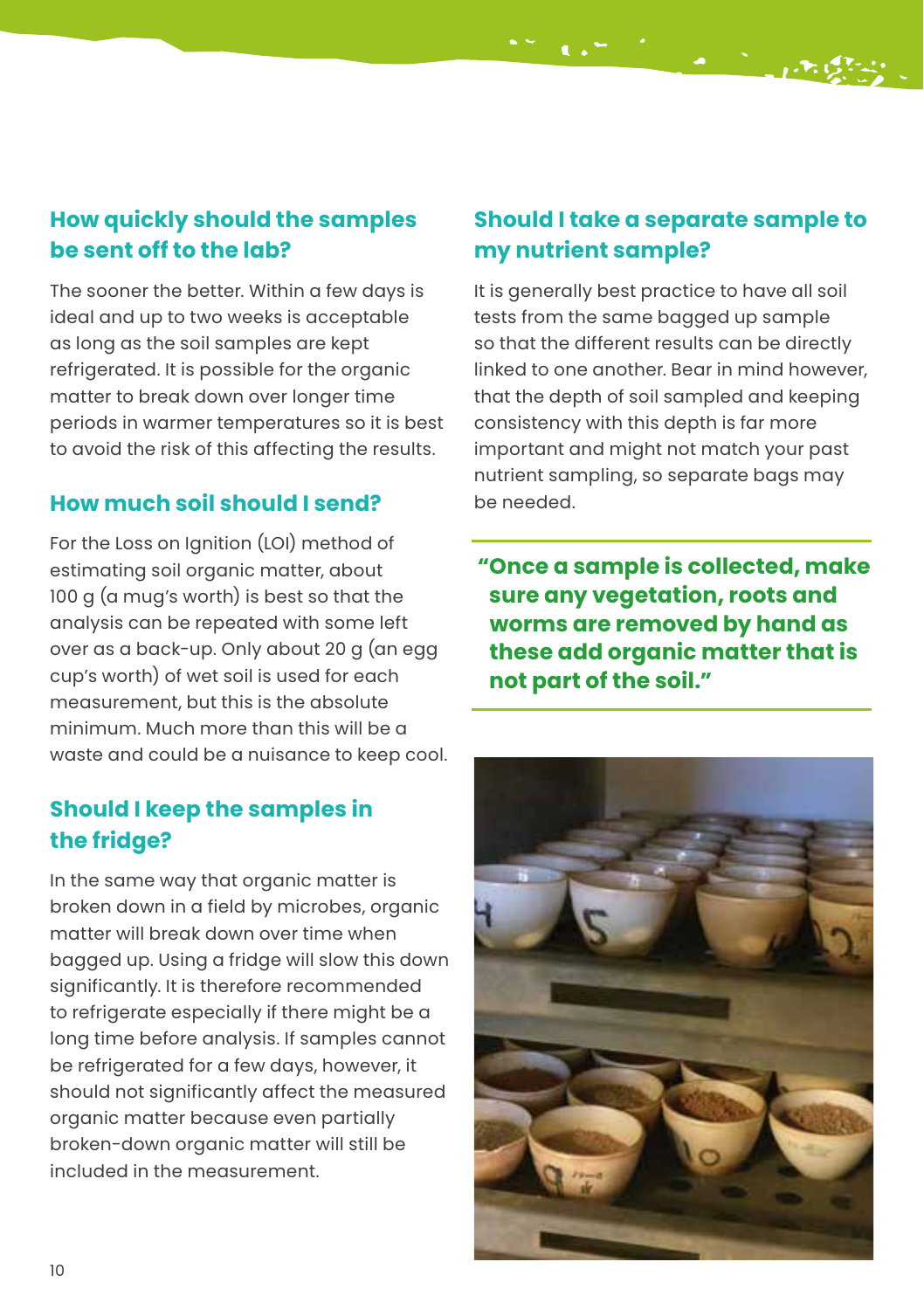### **8. Lab analysis**

#### **What should I ask the lab to test for?**

If you are mostly interested in organic matter to make management decisions on-farm, ask for "organic matter by loss on ignition (LOI)". By having these organic matter results, you get some additional rough insight into the soil carbon content of your soil. As long as these are only used to monitor changes over time for a specific soil type on the farm, these results are sufficiently good for estimating carbon balances. If a more accurate calculation of absolute carbon stocks on-farm is required or you want to compare across different soils types, we recommend asking for "Soil carbon by DUMAS" which is a more direct and much more accurate measure.

#### **Is there a difference between LOI and DUMAS - if so, what is it?**

Yes, LOI will give you a rough idea of the soil organic carbon content of your soil and is generally slightly cheaper. The disadvantages of the LOI method are that it is not standardised between labs, so it is highly important that you stick with the same one, and it is also less accurate than DUMAS because LOI technically measures the soil's organic matter content. A conversion factor is needed to determine how much of this is carbon relative to the rest; oxygen, hydrogen and nitrogen etc.. There are significant issues of over estimating the organic matter content in soils with higher clay content. If the same lab is used each time, LOI can still be a great tool for seeing changes over time as

the errors due to clay and the conversion are similar each time it is measured. DUMAS will give you a direct and far more accurate measure of the actual carbon stocks independent of the clay content. It is important for alkaline soils (pH 7 or greater) that the inorganic carbon (carbonates; limestone, chalk etc.) is accounted for by the lab and that you know whether your results are for total carbon or just the organic carbon portion. Inorganic and organic carbon are both important parts of the farm carbon cycle, but they react in different ways to management practices. Most farms (any with soil pH 7 or lower) do not need to worry about inorganic carbon as there will be none present. Ultimately, for many farms the best choice between LOI and DUMAS will come down to the most important factor; sticking with the same measure from the same lab. Further details are given in the Supplementary Materials.

#### **Is there a difference between different standard lab methods?**

DUMAS is generally a well standardised technique, with good comparability between labs. For the LOI method however, the ignition temperature used by the laboratory has a significant influence upon the estimates of organic carbon which can affect the result by a few percent depending where the soil is analysed. In light of this, we recommend first that you keep using the same laboratory, and second, request and keep a record of the temperature used by the laboratory when generating organic carbon estimates using the LOI technique.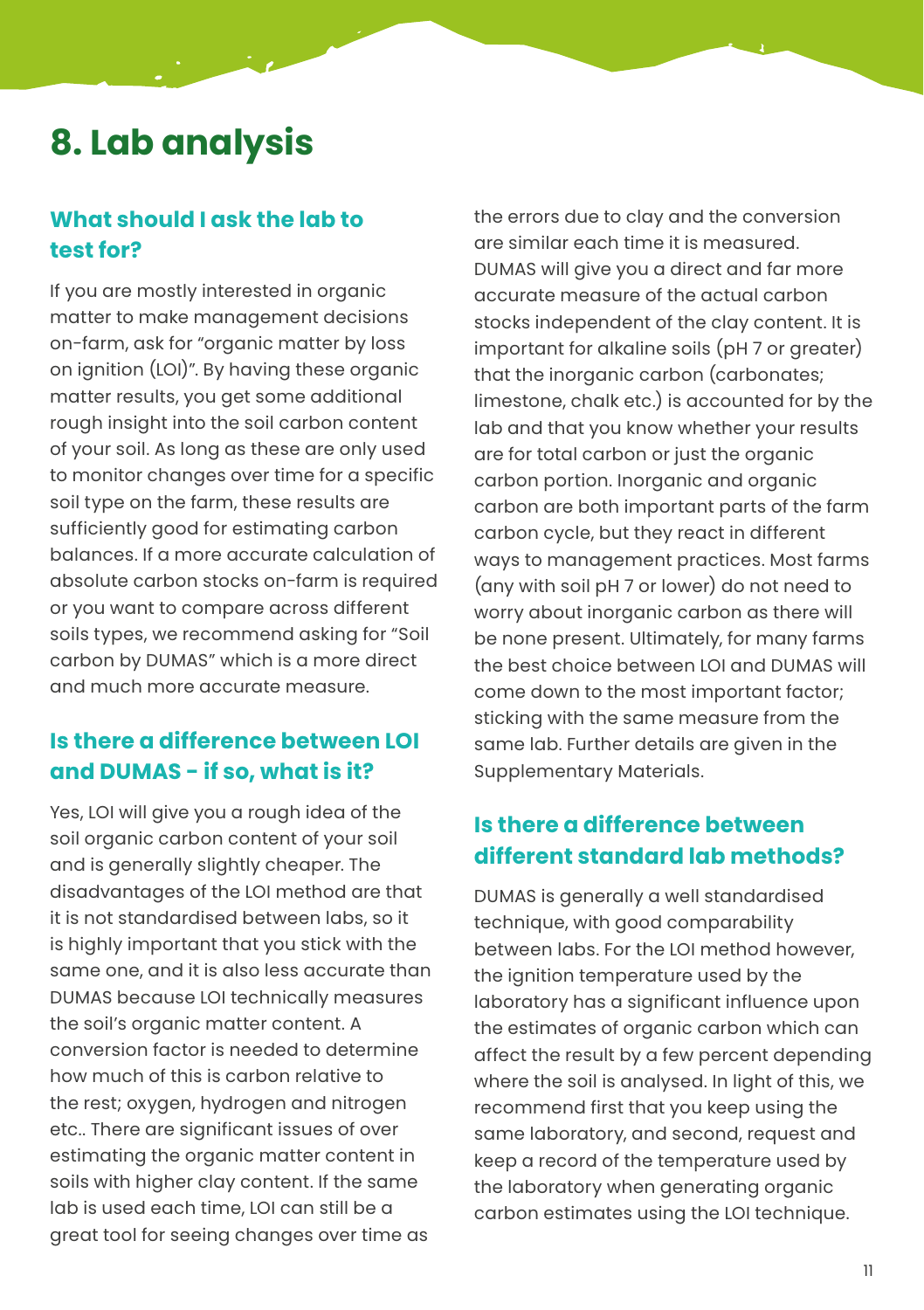#### **What is the standard way to test for carbon?**

There is not one standard way to measure soil carbon. The three most common ways are; LOI, DUMAS, and potassium permanganate oxidation. LOI is the most common due to its traditional usage in evaluating the organic matter content. DUMAS is the most accurate and direct measure. Potassium permanganate oxidation (sometimes; permanganate oxidisable carbon (POXC)) is another way of characterising organic matter. It is less common and indicates "active carbon". Although this is an informative quantity, if only one method is to be used, we want to measure all organic carbon that is built up and stable for the long-term. Each method has its own advantages and disadvantages for different soil types, budgets and uses.

#### **How is the analysis usually carried out in the lab?**

For LOI, firstly a portion of the bagged soil is dried out. Clumps are then broken up so that it can be passed through a sieve to remove larger stones. The soil is then fully dried again to get rid of any water that has been absorbed from the atmosphere whilst processing the sample and about 10 g is weighed at a precision of 0.001 g or greater. A batch of these soil samples are then placed in a furnace which will be set to a temperature that burns off only the organic matter in the soil. Once the samples have cooled down, but again minimising the moisture absorbed from the atmosphere, the samples can be accurately weighed

once more. The difference between weights is the organic matter "lost on ignition" and we divide this by the pre-burn dry weight to give you the organic matter as a proportion of soil which we represent as a percentage. About half of soil organic matter is carbon, therefore we can estimate the percentage of soil organic carbon.

#### **How do you get soil carbon content from the organic matter?**

Soil organic matter is traditionally said to be 58% carbon. This figure is only a very rough estimate used to cover a range of soil types. Soils often have organic matter with a carbon content of anywhere from 30 to 60% and usually significantly lower than 58% for agricultural soils.

Multiplying by a conversion factor of 0.58 (or dividing by 1.724) is common and reasonable to use in many situations. It can give a misleading sense of precision and accuracy when using LOI to calculate soil carbon stocks. Our recommendation is to halve the soil organic matter result for an estimate of soil carbon and use DUMAS if an accurate assessment of carbon stocks is needed. Most important is that the same conversion factor is used each time organic matter is measured and converted to soil carbon. In doing this, the error from the difference between the conversion factor used and the actual soil carbon content of your organic matter is kept constant which allows for valid assessments of changes in soil carbon over time, even if the absolute carbon stock on a given occasion is inaccurate. Further details are given in the of Supplementary Materials.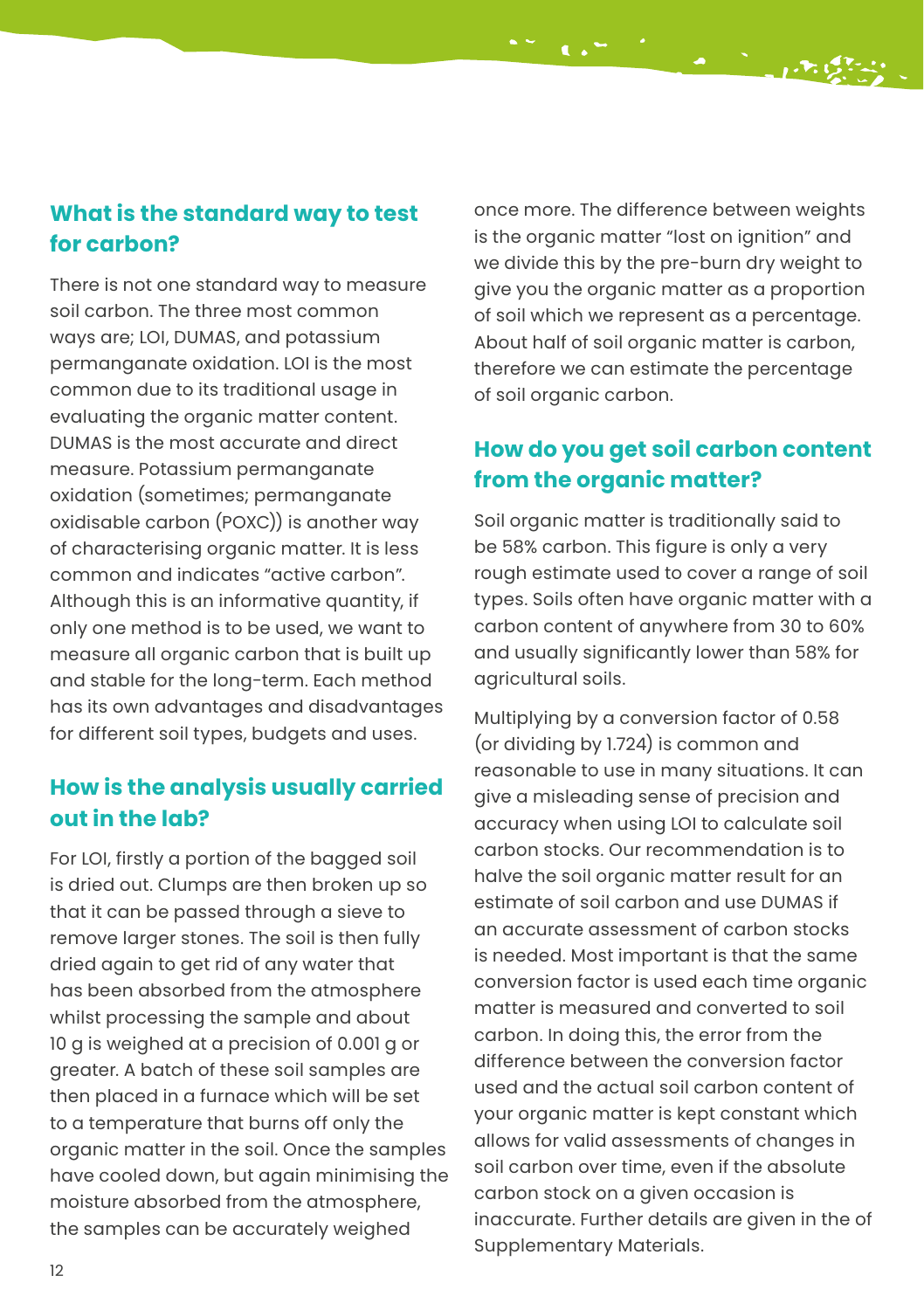### **9. Soil Health Indicators**

#### **What are the other soil health indicators important to soil carbon?**

The key soil health indicators conducted in the Soil Carbon Project are outlined below. These can be used alongside the results from lab analysis to gain a full understanding of the state of your soils.

**Aggregate Stability** – this is a measure of how well the soil holds together when saturated with water. Take a lump of soil from the field and leave to dry on a sunny windowsill for a few days. Once dry, submerge the soil in water and give a score after 5 minutes and again after 2 hours. The scoring system is as follows:

- 0 soil remains intact
- 1 soil crumbles around the edges
- 2 soil breaks up into angular pieces
- 3 soil slumps into a pyramid
- 4 soil has completely disintegrated

Correlating the aggregate score with the field SOM% (at 0-10cm) shows a good relationship between the two, with soil with higher organic matter content remaining more intact in water. This suggests that aggregate stability can be an easy on-farm indicator of soil organic matter content and therefore carbon content. Lower aggregate scores suggest the soil is more resilient to saturation and erosion. The theory is that soils with high organic matter content contain more glomalin, a protein which acts as a glue, binding soil particles together.

**Visual Evaluation of Soil Structure** – VESS is a guide to soil compaction, based on how difficult a block of soil is to break apart and how well plants can root in the soil. Dig a soil pit one spade deep by one spade wide (leaving one side of the square undisturbed) and remove the block of soil. With some soil in hand, a score from 1 to 5 can be given by visual inspection, with one being least compacted and 5 most compacted:

- **1.** Friable soil crumbles easily, highly porous, roots throughout the soil profile
- **2.** Intact soil is easy to break with one hand, most aggregates are porous, roots throughout the soil profile
- **3.** Firm most aggregates break with one hand, pores and cracks present in aggregates roots growing through aggregates
- **4.** Compact considerable effort required to break the soil with one hand, few pores and cracks, roots are clustered in around aggregates
- **5.** Very compact difficult to break the soil block up, very low porosity, few roots

Be sure to keep good records of locations and results that can be referred back to in the future.

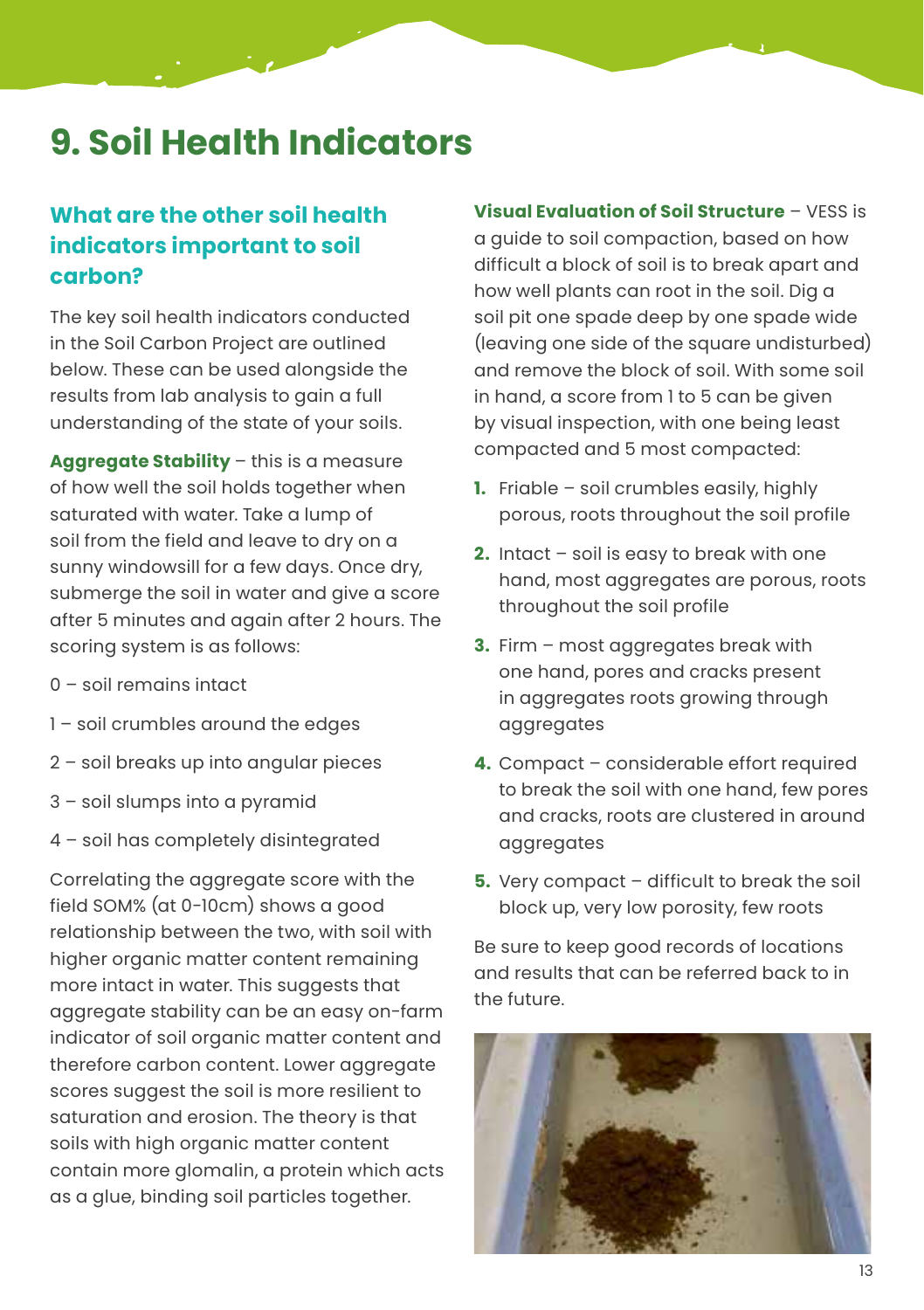**Infiltration** – this is also an indicator of compaction. Insert an open-ended cylinder into the soil surface to form a seal and pour 100ml of water into the cylinder. Record the time taken for the water to soak away. Short infiltration times are better because they mean water can soak away into the soil rather than running off the surface.

A major way carbon is lost from soils is in dramatic events through surface erosion, making compaction an incredibly important factor in assessing soil carbon on-farm. Long infiltration times suggest that the soil is compacted.

However, infiltration is influenced by the weather conditions on the sample date. Very wet weather will saturate the soil, increasing the infiltration time. Very dry weather will mean that water rapidly drains away. Therefore, the general weather conditions should be considered and recorded alongside the infiltration result.

**Worm Counts** – this is quite simple in that the more worms present in the soil pit, the better. Worms aerate the soil with their burrows, and are important for nutrient cycling and soil creation by breaking down organic material.

**"Be sure to keep good records of locations and results that can be referred back to in the future."**

 $\mathcal{L}(\mathcal{L}^{(n-1)}) = \mathcal{L}^{(n-1)}$  , which

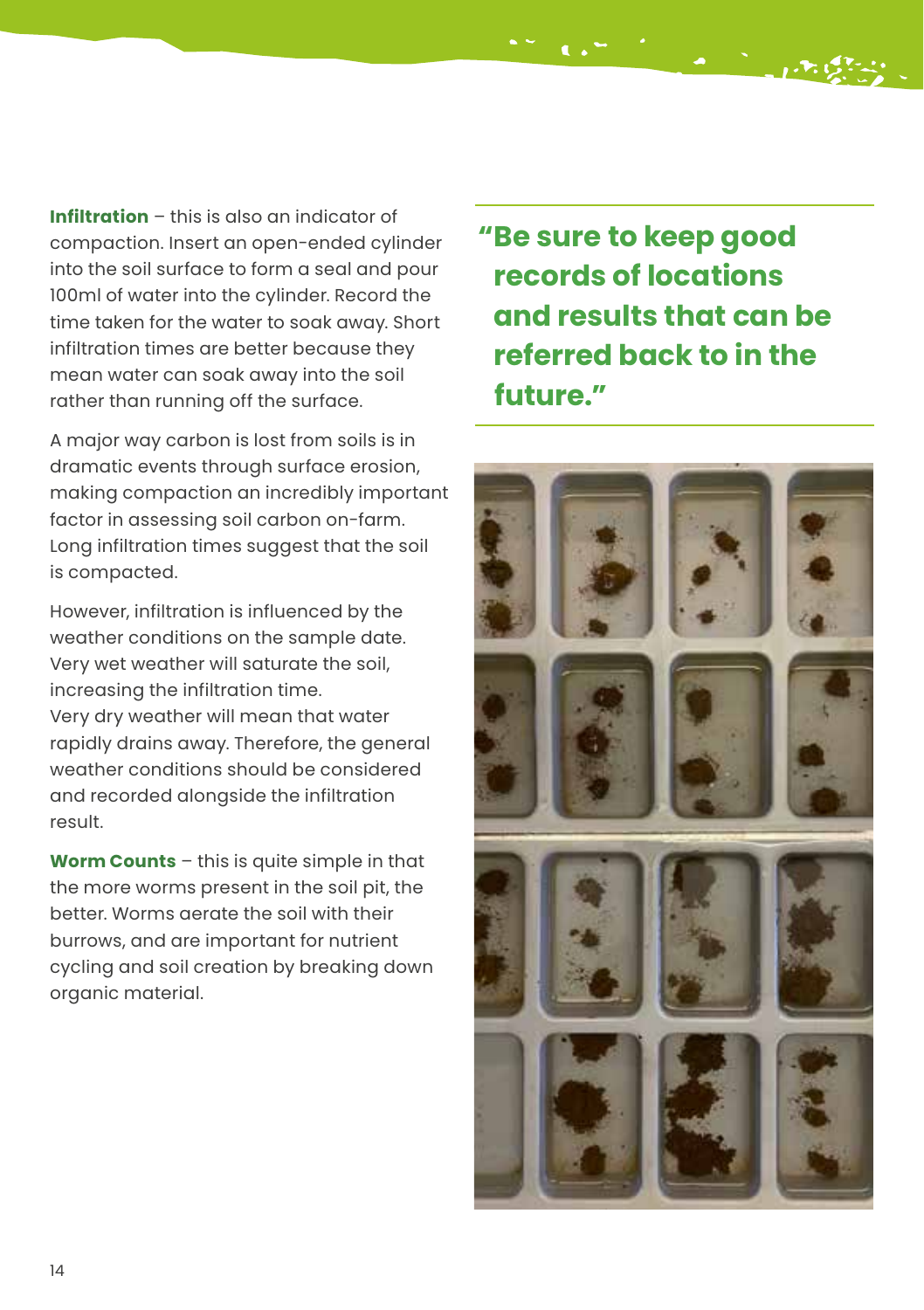### **10. What Next?**

#### **What is a good amount of soil carbon?**

This very much depends upon soil texture with sandy soil having a lower capacity to store carbon than clay soil. 3% is often used as an arbitrary target but there is limited scientific consensus regarding the usefulness of this. The soil type can indicate very roughly the general upper limit to how much carbon can be stored (depending on depth), but generally agricultural soils are significantly below this and a "good amount" is more than when measured previously. It takes a significant amount of time to build carbon and any gains will help mitigate climate change and often benefit the farm productivity. Measuring soil carbon allows this hidden quantity to be seen which is the first step in noticing changes and making improvements.

#### **What can I do with the results?**

The results can be used to assess several important aspects relating to the "health" of your soil. For soils with a reasonable amount of clay, a high organic carbon concentration is indicative of an increased water holding capacity and of soils associated with greater nutrient use efficiency. Crops, livestock and milk etc. produced on soil which is accumulating greater amounts of soil carbon will typically have a lower carbon footprint, so tracking carbon will inform you of your progress in creating and maintaining an efficient and "carbon neutral" farming system. Having assessed carbon stocks across your fields, you can then identify fields that require "carbon

investment" and prioritize where carbon inputs should go to maximize sequestration and farm efficiency, particularly if you have limited carbon inputs (e.g. farmyard manure). Also, understanding which soils on your farm are already saturated with carbon can help you understand which soils may require fewer inputs.

#### **Is there a market for soil carbon sequestration?**

In the UK, there's rising interest in the opportunities for farmers to get paid for soil carbon sequestration, whether through supply chain incentives or carbon offset markets. New schemes are emerging however an absence of formal, UKspecific protocols around quantification, qualification and verification, can mean that organisations lack reassurance about the robustness and credibility of schemes.

There are efforts from a consortium of organisations to establish a Farm Soil Carbon Code. However, with carbon credits specifically, there is still a great deal to be worked out regarding methodologies to manage exclusive claims, additionality, permanence and transparency.

**"It takes a significant amount of time to build carbon and any gains will help mitigate climate change and often benefit the farm productivity."**